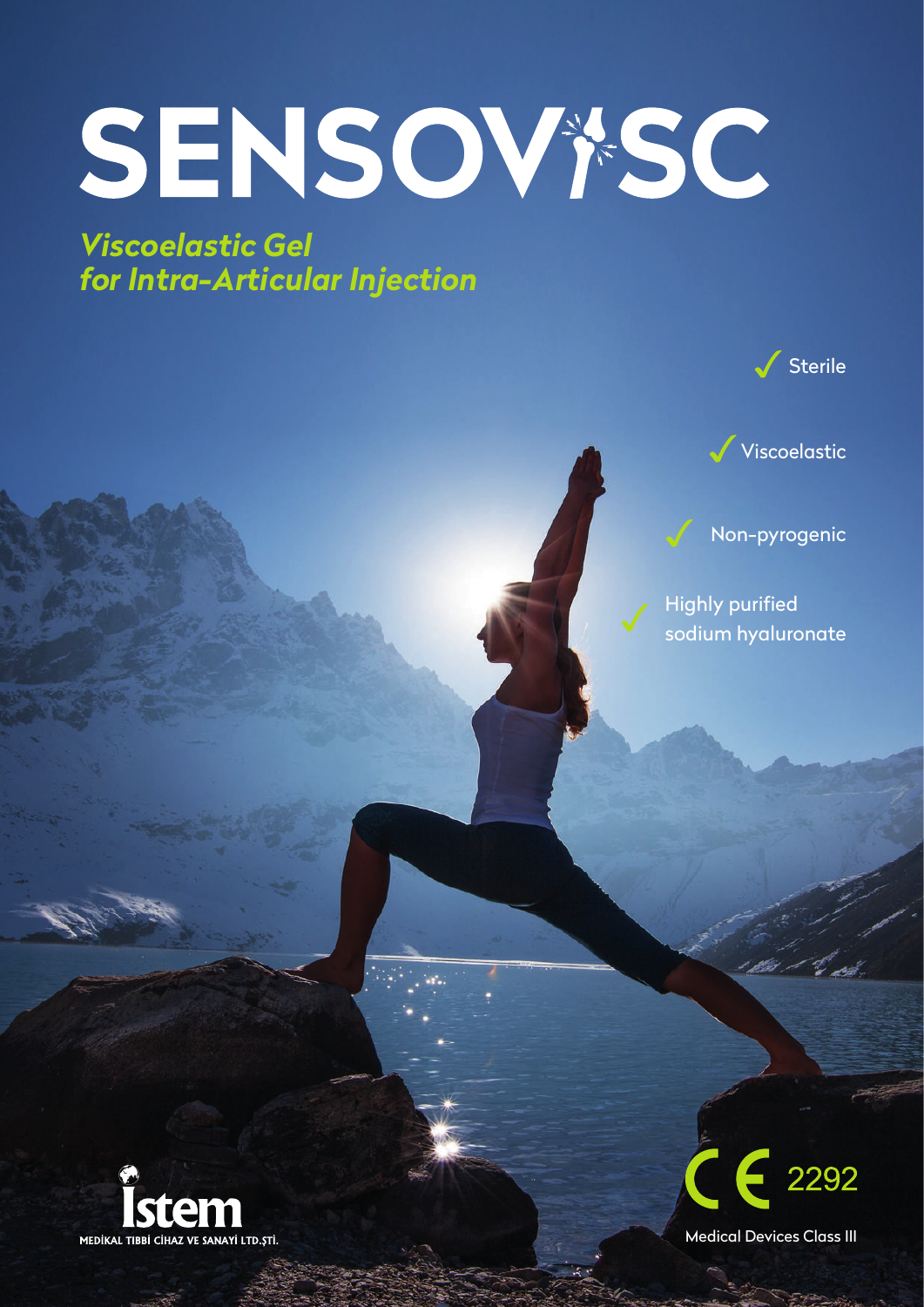# **SENSOV†SC**

**Sensovisc** is a synovial fluid substitute which, thanks to its viscoelastic and lubricant properties, promotes the restoration of rheological conditions of the joints, altered in degenerative or post-traumatic conditions. The sterile sodium hyaluronate gel, improving the characteristics of the synovial fluid, exerts a protective action of the joints and helps the improvement of joint function and the reduction of pain symptoms. **Sensovisc** acts only at the joint where it is injected, without exerting any systemic action.



### *Sodium hyaluronate*

- *High molecular weight 2.1-2.4 million daltons*  ✓
- *A biodegradable polymer* ✓
- *Obtained by bacterial fermentation* ✓
- *No animal origin* ✓

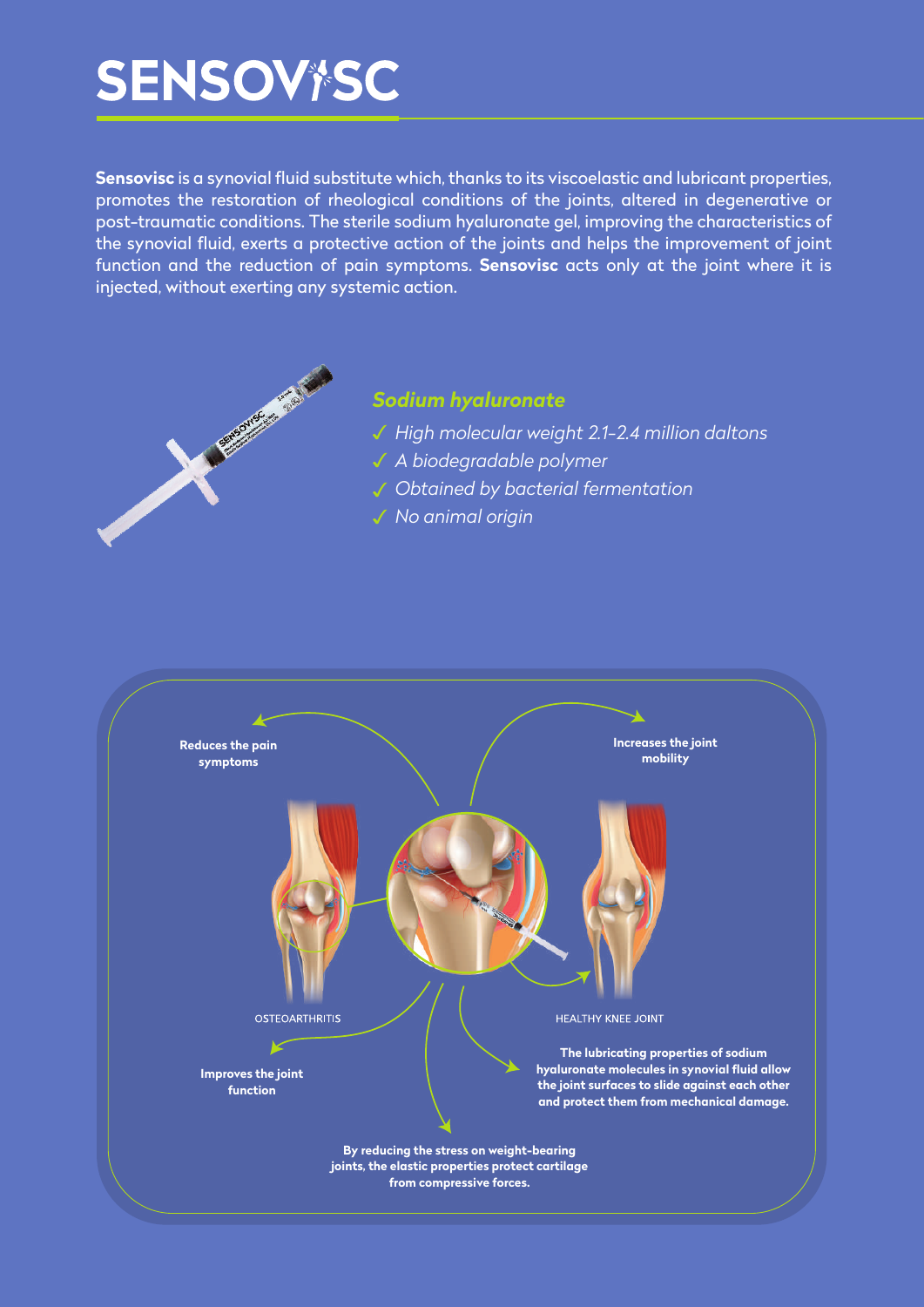# **SENSOV†SC**



# **SENSOV<sup>\*</sup>SC** (75mg)

#### **25 MG HA(2.5%) IN 3 ML PHOSPHATE BUFFER SOLUTION**

- **•** High Molecular Weight Sodium Hyaluronate
- Bacterial Fermentation
- pH 6.8-7.8
- **•** Osmolality 270-400 mOsm/kg, similar to the synovial fluid
- **•** Viscosity 200-250.000 cP

# **SENSOV<sup>\*</sup>SC** (60mg

#### **20 MG HA(2.0%) IN 3 ML PHOSPHATE BUFFER SOLUTION**

- **•** High Molecular Weight Sodium Hyaluronate
- Bacterial Fermentation
- pH 6.8-7.8
- **•** Osmolality 270-400 mOsm/kg, similar to the synovial fluid
- **•** Viscosity 100-150.000 cP





# **SENSOV<sup>\*</sup>SC** (40mg

#### **20 MG HA(2.0%) IN 2 ML PHOSPHATE BUFFER SOLUTION**

- **•** High Molecular Weight Sodium Hyaluronate
- Bacterial Fermentation
- pH 6.8-7.8
- **•** Osmolality 270-400 mOsm/kg, similar to the synovial fluid
- **•** Viscosity 100-150.000 cP

### **SENSOV<sup>\*</sup>SC** (32mg

#### **16 MG HA(1.6%) IN 2 ML PHOSPHATE BUFFER SOLUTION**

- **•** High Molecular Weight Sodium Hyaluronate
- Bacterial Fermentation
- pH 6.8-7.8
- **•** Osmolality 270-400 mOsm/kg, similar to the synovial fluid
- **•** Viscosity 40-120.000 cP





# **SENSOV<sup>\*</sup>SC** (20mg)

#### **10 MG HA(1.0%) IN 2 ML PHOSPHATE BUFFER SOLUTION**

- **•** High Molecular Weight Sodium Hyaluronate
- Bacterial Fermentation
- pH 6.8-7.8
- **•** Osmolality 270-400 mOsm/kg, similar to the synovial fluid
- **•** Viscosity 20-60.000 cP